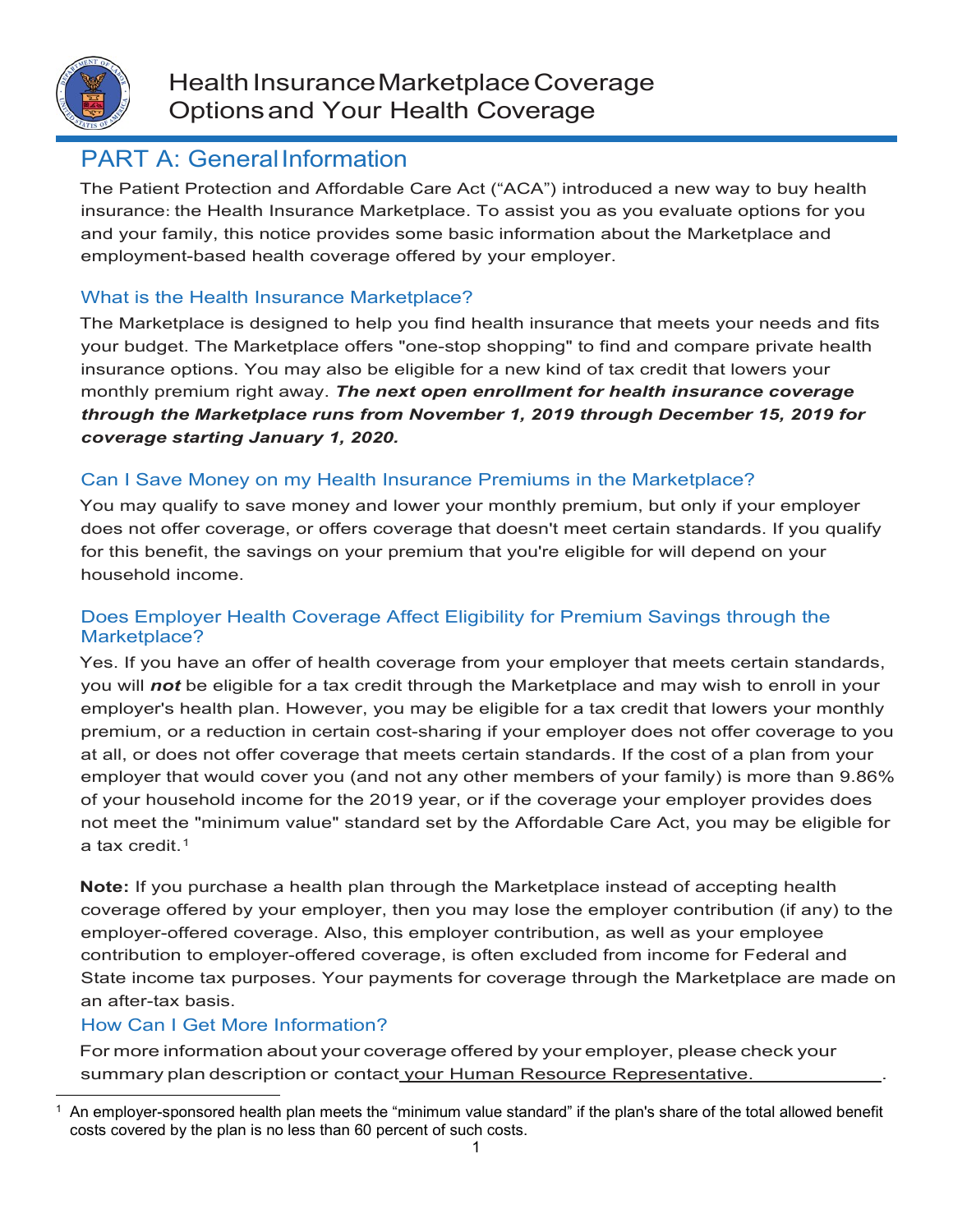The Marketplace can help you evaluate your coverage options, including your eligibility for coverage through the Marketplace and its cost. Please visit **HealthCare.gov** for more information, including an online application for health insurance coverage and contact information for a Health Insurance Marketplace in your area.

## PART B: Information About Health Coverage Offered by Your Employer

This section contains information about any health coverage offered by your employer. If you decide to complete an application for coverage in the Marketplace, you will be asked to provide this information. This information is numbered to correspond to the Marketplace application.

| 3. Employer name                                                   |                   |          | 4. Employer Identification Number (EIN) |               |
|--------------------------------------------------------------------|-------------------|----------|-----------------------------------------|---------------|
| 5. Employer address                                                |                   |          | 6. Employer phone number                |               |
| 7. City                                                            |                   | 8. State |                                         | $9.$ ZIP code |
| 10. Who can we contact about employee health coverage at this job? |                   |          |                                         |               |
| 11. Phone number (if different from above)                         | 12. Email address |          |                                         |               |

Here is some basic information about health coverage offered by this employer:

As your employer, we offer coverage under a health plan to:

□ All employees. Eligible employees are:

 $\blacktriangledown$ Some employees. Eligible employees are:

- A. Any elected official of the state;
- B. Any other officer or employee of a State Agency who meets both the following conditions:
	- 1) Is working in one or more positions that together require at least 1,000 hours of work per year, and
	- 2) Is in a position that is not temporary. An employee who works under employment customs at any regents institution requiring less than a full calendar year of service shall not be considered temporary
- C. Any person engaged in a postgraduate residency program in medicine at the University of Kansas Medical Center or in a postgraduate residency or internship training program in veterinary medicine at Kansas State University, but no including student employees of a state institution;
- D. Any person elected to a board position that requires less than 1,000 hours of work per year;
- E. Any person serving with the foster grandparent program;
- F. Persons participating under phased retirement agreements outlined in K.S.A. 76-746, and amendments thereto
- G. Any other class of individuals approved by the Kansas State Employees Health Care Commission, within the limitations set out in K.S.A. 75-6501, and amendments thereto.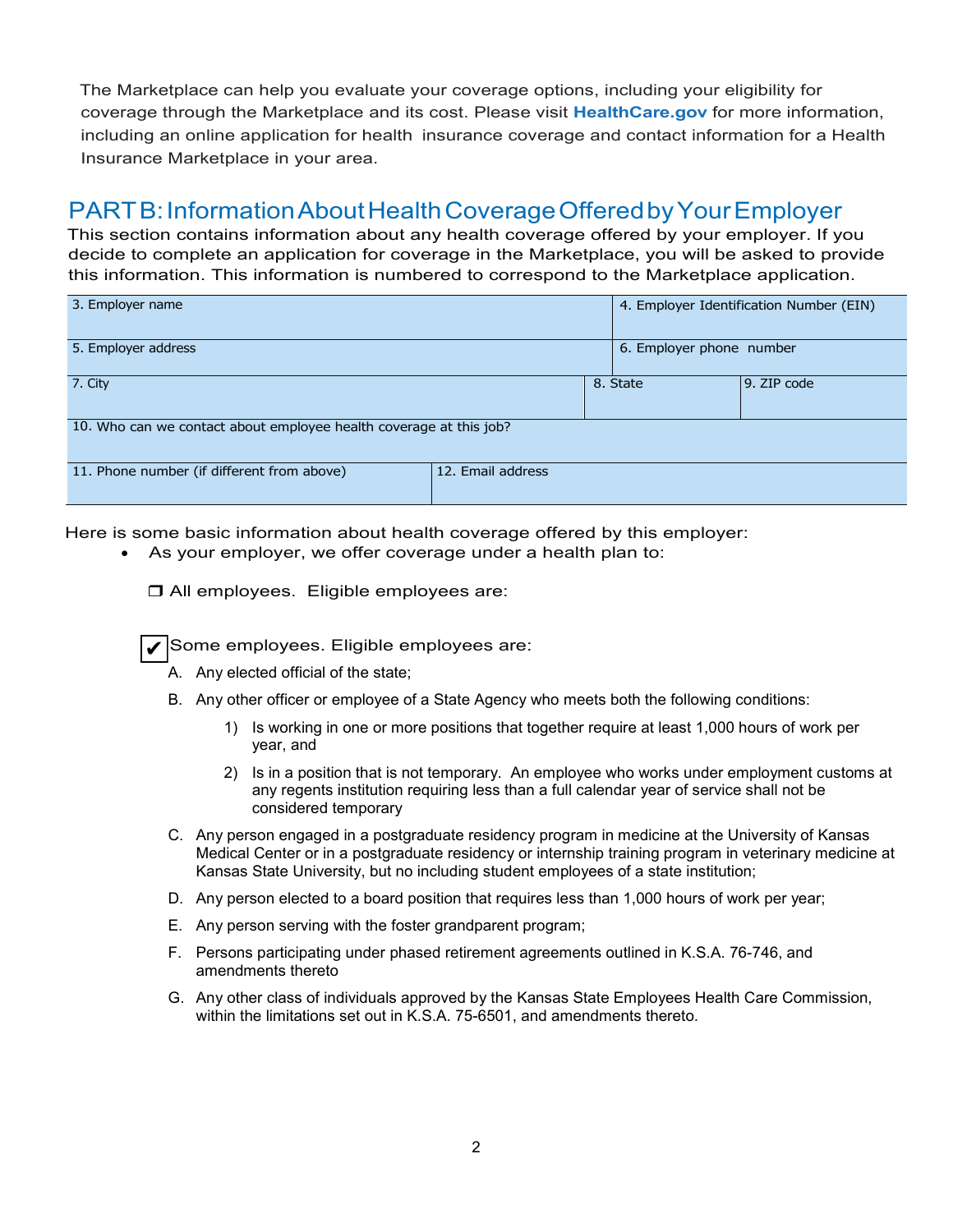With respect to dependents:

 $\blacktriangleright$  We do offer coverage. Eligible dependents are:

- 1. Your lawful wife or husband;
- 2. Any of your eligible dependent children

□ We do not offer coverage.

If checked, this coverage meets the minimum value standard, and the cost of this coverage to you is intended to be affordable, based on employee wages. ✔

Even if your employer intends your coverage to be affordable, you may still be eligible for a premium discount through the Marketplace. The Marketplace will use your household income, along with other factors, to determine whether you may be eligible for a premium discount. If, for example, your wages vary from week to week (perhaps you are an hourly employee or you work on a commission basis), if you are newly employed mid-year, or if you have other income losses, you may still qualify for a premium discount.

If you decide to shop for coverage in the Marketplace, **HealthCare.gov** will guide you through the process. Here's the employer information you'll enter when you visit **HealthCare.gov** to find out if you can get a tax credit to lower your monthly premiums.

The information below corresponds to the Marketplace Employer Coverage Tool. Completing this section is optional for employers, but will help ensure employees understand their coverage choices.

13. **Is the employee currently eligible for coverage offered by this employer, or will the employee be eligible in the next 3 months?**

 **Yes** (Continue) 13a. If the employee is not eligible today, including as a result of a waiting or probationary period, when is the employee eligible for coverage?  $(mm/dd/yyy)$  (Continue)

**No** (STOP and return this form to employee)

14. Does the employer offer a health plan that meets the minimum value standard<sup>2</sup>?

 $\Box$  Yes (Go to question 15)  $\Box$  No (STOP and return form to employee)

15. For the lowest-cost plan that meets the minimum value standard2 that is **based on employee only coverage** (don't include family plans): If the employer has wellness programs, provide the premium that the employee would pay if he/ she received the maximum discount for any tobacco cessation programs, and didn't receive any other discounts based on wellness programs.

- a. How much would the employee have to pay in premiums for this plan? \$ 23.25\_
- b. How often?  $\Box$  Weekly  $\Box$  Every 2 weeks  $\blacktriangleright$  Twice a month  $\Box$  Monthly  $\Box$  Quarterly  $\Box$  Yearly

If the plan year will end soon and you know that the health plans offered will change, go to question 16. If you don't know, STOP and return form to employee.

<span id="page-2-0"></span> $\overline{a}$ <sup>2</sup> An employer-sponsored health plan meets the "minimum value standard" if the plan's share of the total allowed benefit costs covered by the plan is no less than 60 percent of such costs (Section 36B(c)(2)(C)(ii) of the Internal Revenue Code of 1986)